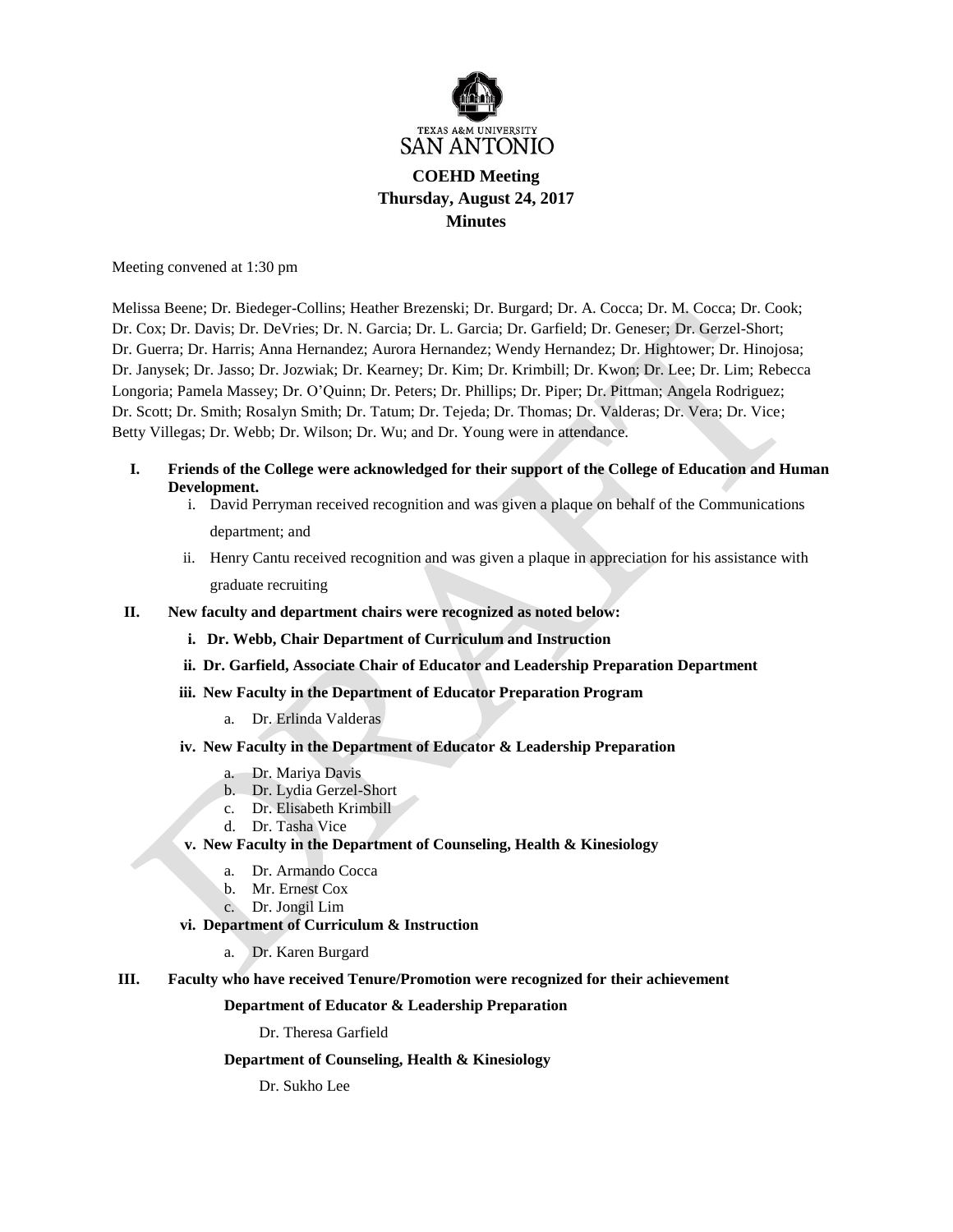

# **Department of Curriculum & Instruction**

Dr. Lorrie Webb

- **IV. The following staff were recognized for their contributions to the College of Education and Human Development:**
	- i. Melissa M. Beene
	- ii. Ana Hernandez
	- iii. Aurora Hernandez
	- iv. Wendy Hernandez
	- v. Rebecca Longoria
	- vi. Angela Rodriguez
	- vii. Evelyn Villarreal
	- viii. Betty Villegas
- **V. Faculty who had been selected by a committee of their peers to receive Service/Research Awards from the College of Education and Human Development were recognized:**
	- i. Dr. Melissa Jozwiak
	- ii. Dr. Sukho Lee
	- iii. Dr. Ramona Pittman
- **VI. Faculty who had been selected by a committee of their peers to receive research grant funding from the College of Education and Human Development were recognized:**
	- i. Dr. Eun Hye Kwon
	- ii. Dr. Ramona Pittman
	- iii. Dr. John Smith
	- iv. Dr. Jenny Wilson
- **VII. Faculty who will be participating in the National Center for Faculty Development and Diversity were recognized:**
	- i. Dr. Karen Burgard
	- ii. Mr. Ernest Cox
	- iii. Dr. Mariya Davis
	- iv. Dr. Lydia Gerzel-Short
	- v. Dr. Myriam Guerra
	- vi. Dr. Elisabeth Krimbill
	- vii. Dr. Suzanne Mudge
	- viii. Dr. Rebekah Piper
	- ix. Dr. Tasha Vice

# **VIII. Information on Program reviews:**

- i. Dr. Vera presented information regarding the Program Review which the Reading program completed during the 2016-2017 academic year;
- ii. Dr. Hinojosa presented information regarding the Program Review which the Counseling program completed during the 2016-2017 academic year;
- iii. It was noted that the Early Childhood program is scheduled for a program review coming up in the 2017-2018 academic year.

## **IX. University and College Updates were provided as noted below:**

- **i. Current Enrollment Numbers were presented as follows:**
	- a. Undergraduate enrollment for the University for Fall, 2017 is currently 5,600.
	- b. Graduate enrollment for the University for Fall, 2017 is currently 970.
	- c. Undergraduate enrollment for the College of Education is currently 1360
	- d. Graduate enrollment for the University is currently 440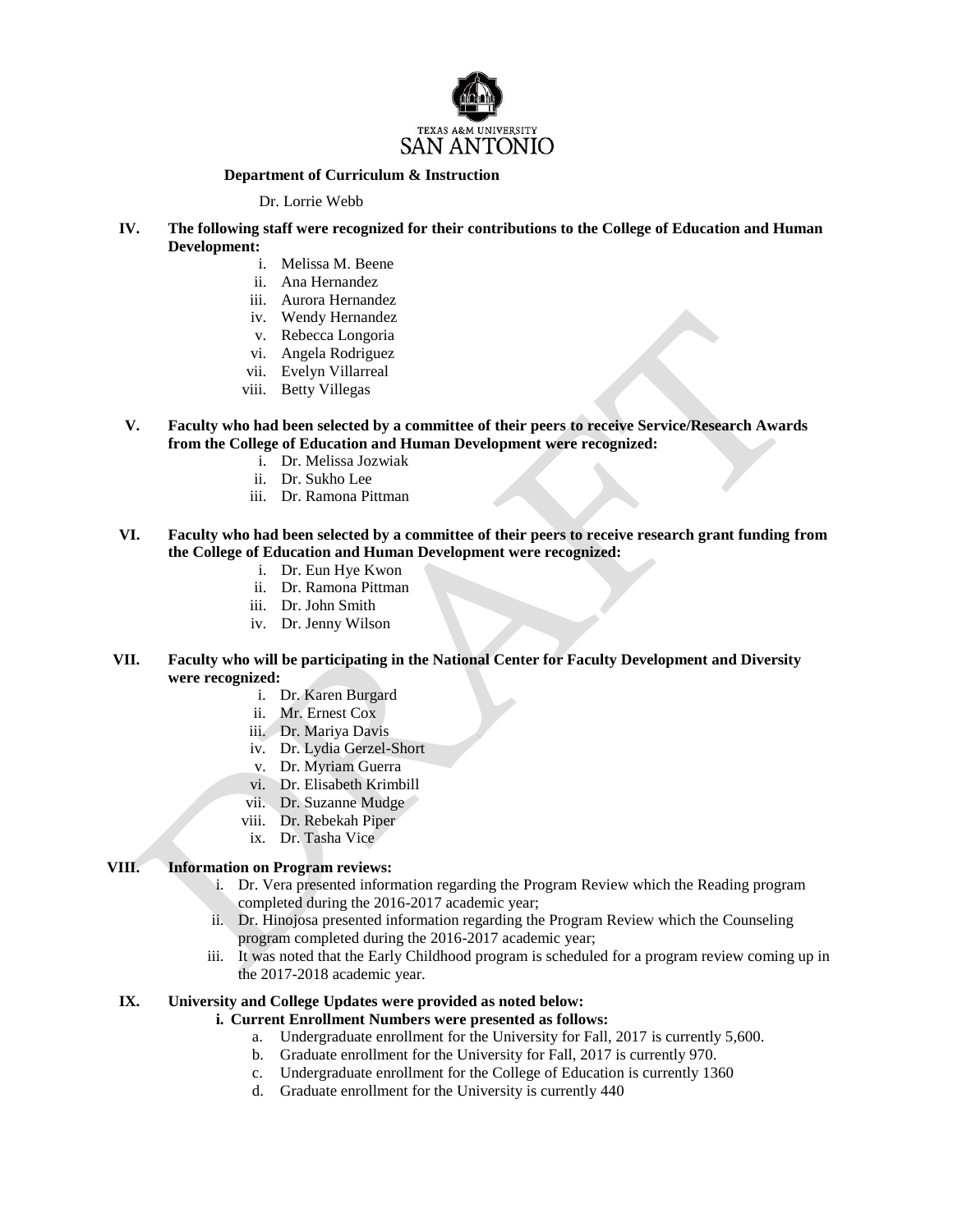

- **ii. A map was distributed which presented an update on the status of the following building projects** 
	- a. Athletic Facilities
	- b. Dorms
	- c. STEM
	- d. New Academic Building
- iii. **Information was presented on faculty publications and grant submissions.** In 2016-2017, faculty within the College of Education and Human Development submitted a total of 13 grant proposals. As of August 21, 2017, 4 of those grants have been funded for a total of \$830,000. Many of the other grant proposals remain in consideration for funding.
- **iv. Information was provided regarding work faculty from the College of Education and Human Development will be engaging in at Stewart Elementary as noted below:**

**Action Step 1:** Establish a cohort of students completing initial teacher certification who will complete a paid teacher residency at Stewart Elementary

**Status:** Already underway – Dr. Harris worked with SAISD to interview and select participants

**Action step 2:** Establish a cohort of 10 Stewart elementary teachers to be Master's degree candidates in Literacy

**Status:** Recruitment will begin Spring, 2018 – with a target date of Fall, 2018 to begin coursework

**Action step 3:** Establish a cohort of 10 Stewart elementary teachers to be Master's degree candidates in Bilingual Education

**Status:** Recruitment will begin Fall, 2017 – with a target date of Spring, 2018 to begin coursework

**Action step 4:** Hire a University Partnership Coordinator **Status:** Position is currently posted on the A&M–SA employment website

**Action step 5:** Form an Educational Advisory Board

**Status:** Initial meetings with Region 20, Community in Schools-San Antonio, and Mark Cantu (Director of School improvement for SAISD) were productive. The next step is to hire the University Partnership Coordinator so they can begin to coordinate meetings

**Action step 6:** Conduct needs assessments

**Status:** Dr. Murakami and Dr. Scott conducted the first round of needs assessment which they presented to faculty on May 18, 2017. Next step: additional needs assessment will be conducted as needed following IRB protocols

**Action step 7:** Review/refine the RTI process **Status:** This process will begin at the discretion of lead faculty who submitted this proposal

**Action step 8:** Institute Professional Learning Communities **Status:** This process will begin at the discretion of lead faculty who submitted this proposal

**Action step 9:** Address students' social/emotional development **Status:** This process will begin at the discretion of lead faculty who submitted this proposal (Note: Title V DHSI grant pending)

**Action step 10:** Create Near Peer mentoring and academic tutorials